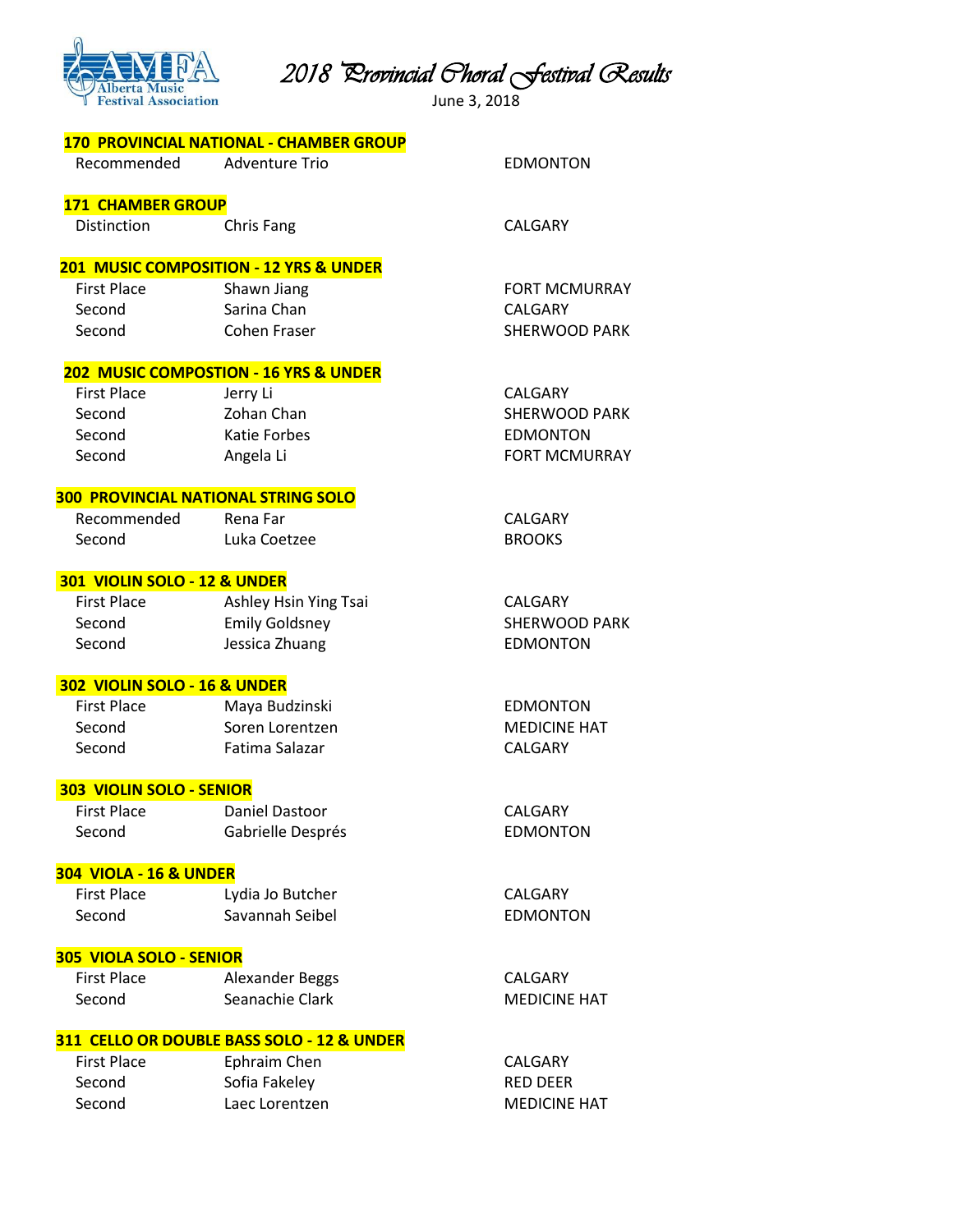|                                    | 312 CELLO OR DOUBLE BASS SOLO - 16 & UNDER     |                       |
|------------------------------------|------------------------------------------------|-----------------------|
| <b>First Place</b>                 | Sabina Sandvoss                                | CALGARY               |
| Second                             | Jonah Hansen                                   | <b>EDMONTON</b>       |
|                                    |                                                |                       |
|                                    | 313 CELLO OR DOUBLE BASS SOLO - SENIOR         |                       |
| <b>First Place</b>                 | Edward Na                                      | <b>EDMONTON</b>       |
| Second                             | Veronica Beggs                                 | CALGARY               |
| Second                             | Georgia Moneo                                  | <b>BOW VALLEY</b>     |
|                                    | 320 STRING AND KEYBOARD SONATA - 1 MVT.        |                       |
| <b>First Place</b>                 | Maya Budzinski                                 | <b>EDMONTON</b>       |
| Second                             | Ine-Wilme Coetzee                              | <b>BROOKS</b>         |
|                                    |                                                |                       |
|                                    | 381 CLASSICAL GUITAR SOLO - 12 & UNDER         |                       |
| <b>First Place</b>                 | Ian Mountain Guo                               | <b>CALGARY</b>        |
| Second                             | Lincoln Ohuchi                                 | <b>EDMONTON</b>       |
|                                    | 382 CLASSICAL GUITAR SOLO - 16 & UNDER         |                       |
| <b>First Place</b>                 | Tony Xie                                       | <b>CALGARY</b>        |
| Second                             | Evelyn Forbes                                  | <b>EDMONTON</b>       |
|                                    |                                                |                       |
| 383 CLASSICAL GUITAR SOLO - SENIOR |                                                |                       |
| <b>First Place</b>                 | Mark Nie                                       | <b>EDMONTON</b>       |
|                                    | 390 PROVINCIAL NATIONAL CLASSICAL GUITAR SOLO  |                       |
| Recommended                        | Sebastian Robles                               | <b>CALGARY</b>        |
|                                    |                                                |                       |
|                                    | <b>400 PROVINCIAL NATIONAL WOODWIND SOLO</b>   |                       |
| Recommended                        | Adriana Jankovic                               | <b>EDMONTON</b>       |
| Second                             | <b>Cameron Wong</b>                            | CALGARY               |
| 401 WOODWIND SOLO - 16 & UNDER     |                                                |                       |
| <b>First Place</b>                 | Chet Waltz                                     | <b>PROVOST</b>        |
| Second                             | <b>Robert Lee</b>                              | <b>MEDICINE HAT</b>   |
| Second                             | Nicholas McCullough                            | <b>GRANDE PRAIRIE</b> |
|                                    |                                                |                       |
| 402 WOODWIND SOLO - SENIOR         |                                                |                       |
| <b>First Place</b>                 | Sebastian Reuten                               | <b>CALGARY</b>        |
| Second                             | Adriana Jankovic                               | <b>EDMONTON</b>       |
|                                    | <b>500 PROVINCIAL NATIONAL BRASS SOLO</b>      |                       |
| Recommended                        | Juanita Hohm                                   | <b>EDMONTON</b>       |
| Second                             | Arianne Bosma                                  | <b>GRANDE PRAIRIE</b> |
|                                    |                                                |                       |
| 501 BRASS SOLO - 16 & UNDER        |                                                |                       |
| <b>First Place</b>                 | Alicia Krips                                   | <b>ST. ALBERT</b>     |
| Second                             | Fionna McCrostie                               | <b>EDMONTON</b>       |
| 502 BRASS SOLO - SENIOR            |                                                |                       |
| <b>First Place</b>                 | Arianne Bosma                                  | <b>GRANDE PRAIRIE</b> |
|                                    |                                                |                       |
|                                    | <b>600 PROVINCIAL NATIONAL PERCUSSION SOLO</b> |                       |
| Recommended                        | <b>Clint Colegrave</b>                         | LACOMBE               |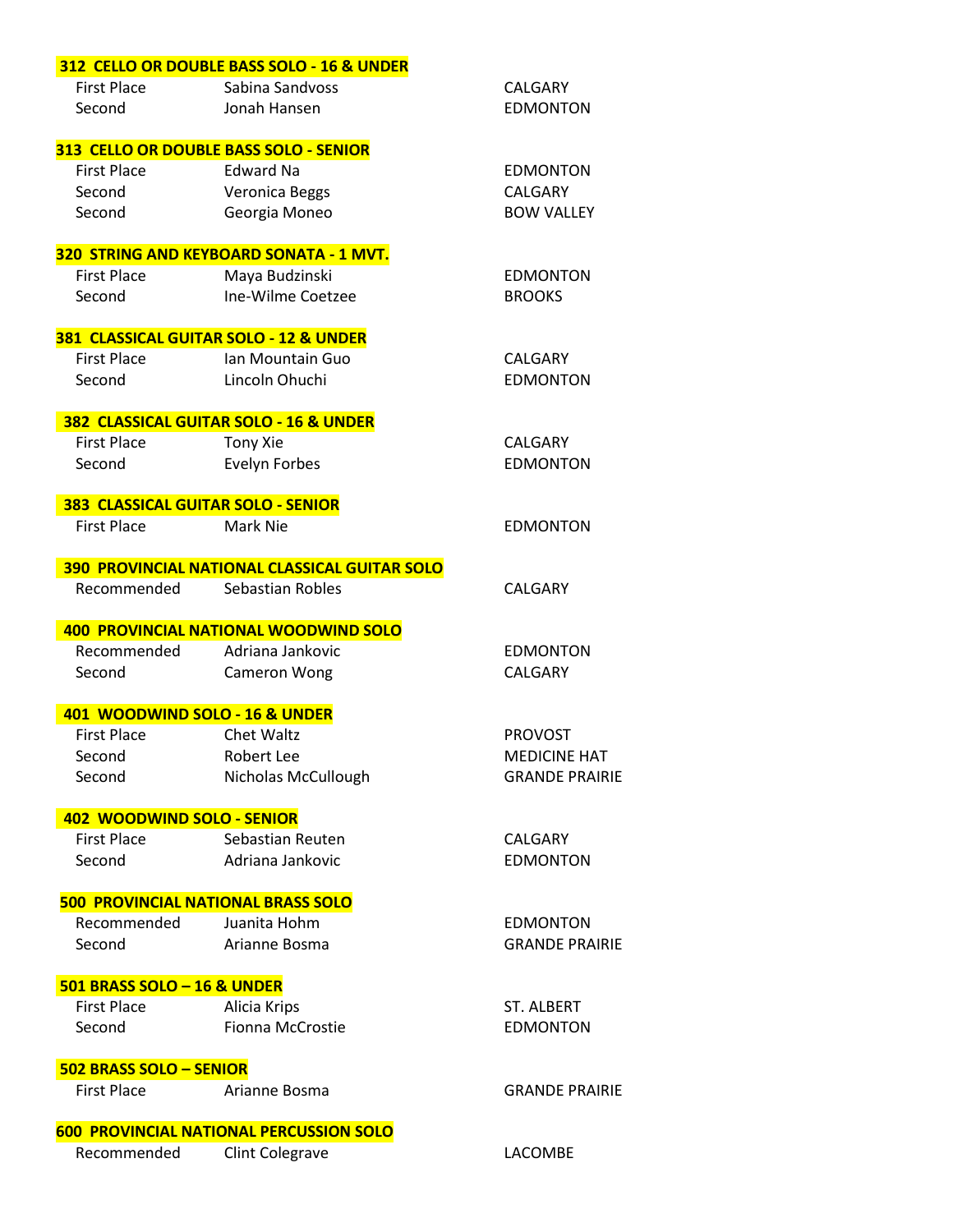|                                        | 700 PROVINCIAL NATIONAL PIANO SOLO      |                       |
|----------------------------------------|-----------------------------------------|-----------------------|
| Recommended                            | Joshua Wong                             | CALGARY               |
| Second                                 | Jessica Qianhui Ma                      | <b>EDMONTON</b>       |
| <b>701 PIANO SOLO - 12 &amp; UNDER</b> |                                         |                       |
| <b>First Place</b>                     | Lucia Guo                               | CALGARY               |
| Second                                 | Anita Hao                               | CALGARY               |
| Second                                 | Evan Yin                                | <b>EDMONTON</b>       |
| 702 PIANO SOLO - 16 & UNDER            |                                         |                       |
| <b>First Place</b>                     | Caroline Dratnal                        | CALGARY               |
| Second                                 | <b>Katie Forbes</b>                     | <b>EDMONTON</b>       |
| Second                                 | Andy Sun                                | <b>LETHBRIDGE</b>     |
| 703 PIANO SOLO - SENIOR                |                                         |                       |
| <b>First Place</b>                     | Jessica Qianhui Ma                      | <b>EDMONTON</b>       |
| Second                                 | Liam Pond                               | CALGARY               |
|                                        | 704 PIANO SOLO - GRADES/LEVELS 5&6      |                       |
| <b>First Place</b>                     | Eric Guoxuan Shan                       | CALGARY               |
| Second                                 | Joseph Curran                           | YELLOWKNIFE           |
| Second                                 | Jerry Li                                | <b>FORT MCMURRAY</b>  |
|                                        | 705 PIANO SOLO - GRADES/LEVELS 7 & 8    |                       |
| <b>First Place</b>                     | Tessa Nysetvold                         | CALGARY               |
| Second                                 | Kathie Zhou                             | <b>FORT MCMURRAY</b>  |
|                                        | 706 PIANO SOLO - GRADES/LEVELS 9 & 10   |                       |
| <b>First Place</b>                     | Chloe Chen                              | CALGLARY              |
| Second                                 | Harbour Lehocky                         | LACOMBE               |
|                                        | 707 PIANO SOLO - CONCERTO (1 Movement)  |                       |
| <b>First Place</b>                     | Raphael Jahnert                         | <b>GRANDE PRAIRIE</b> |
| Second                                 | Catherine Yang Sun                      | CALGARY               |
|                                        | 708 PIANO SOLO - CONCERTO (2 Movements) |                       |
| <b>First Place</b>                     | Julia Zhu                               | CALGARY               |
|                                        | 709 PIANO SOLO - CONCERTO (complete)    |                       |
| <b>First Place</b>                     | Tao Zhang                               | <b>CALGARY</b>        |
| 710 PIANO SOLO - GRADES/LEVEL 2-4      |                                         |                       |
| <b>First Place</b>                     | <b>Emily Ding</b>                       | <b>GRANDE PRAIRIE</b> |
| Second                                 | <b>Eric Geng</b>                        | ATHABASCA             |
| Second                                 | Samuel Hoekman                          | <b>EDMONTON</b>       |
| Second                                 | Hannah Round                            | <b>MEDICINE HAT</b>   |
| 801 SPEECH SOLO - 12 & UNDER           |                                         |                       |
| <b>First Place</b>                     | McKenna Fanning                         | <b>PROVOST</b>        |
| Second                                 | Debasri Jena                            | <b>MEDICINE HAT</b>   |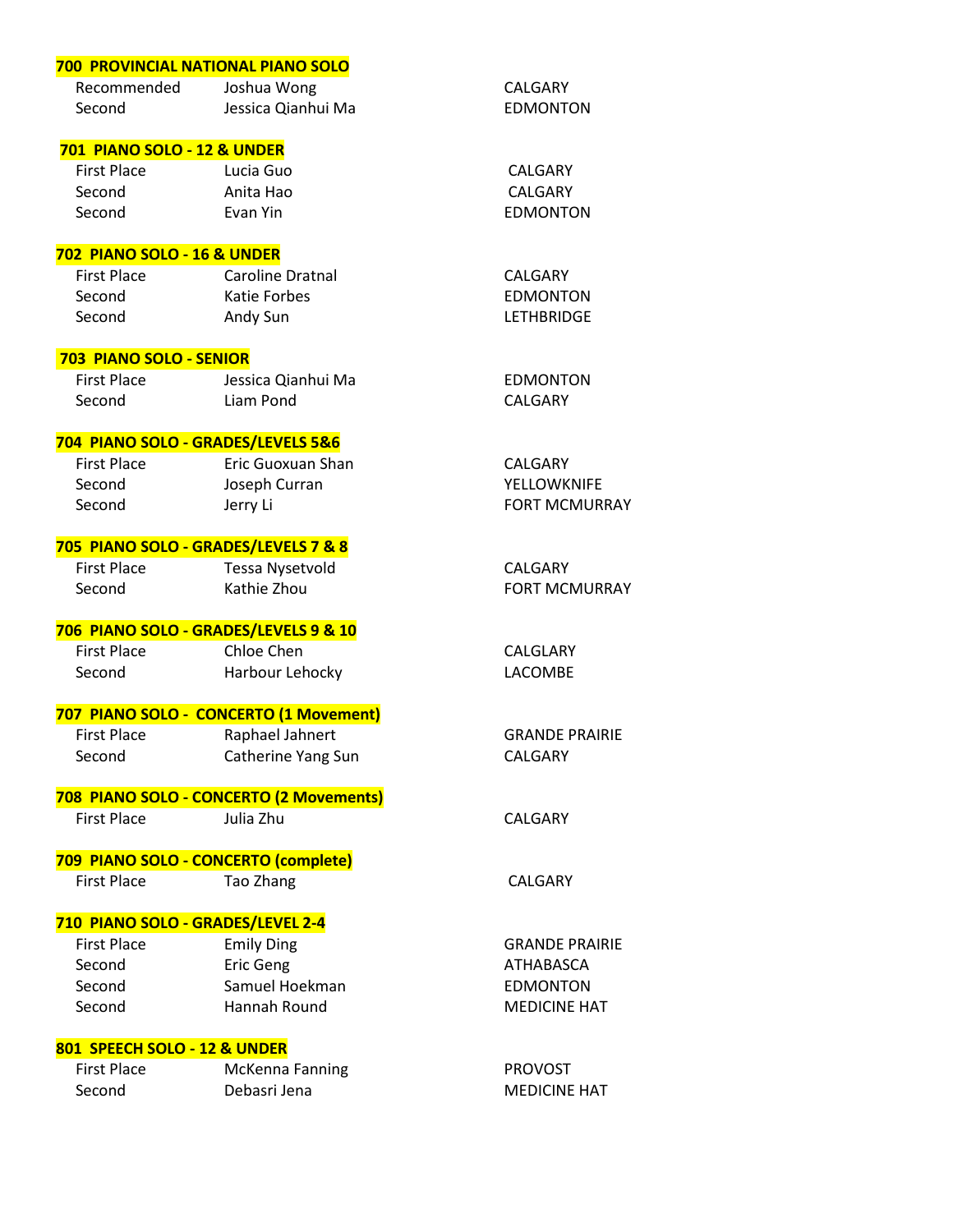| 802 SPEECH SOLO - 16 & UNDER   |                                                      |                       |
|--------------------------------|------------------------------------------------------|-----------------------|
| <b>First Place</b>             | Rogan Coffey                                         | <b>PROVOST</b>        |
| Second                         | Kudakwashe Simbi                                     | <b>FORT MCMURRAY</b>  |
|                                |                                                      |                       |
| 803 SPEECH SOLO - SENIOR       |                                                      |                       |
| <b>First Place</b>             | Arnuv Mayank                                         | CALGARY               |
| Second                         | Noverah Feroz                                        | <b>EDMONTON</b>       |
| Second                         | <b>Emily Laidlaw</b>                                 | <b>LETHBRIDGE</b>     |
| 851 CHORAL SPEECH GRADES 1-3   |                                                      |                       |
| <b>First Place</b>             | Elmer Elson Elementary Gr. K-2                       | <b>WHITECOURT</b>     |
| Second                         | Father Turcotte Gr. 3PG                              | <b>FORT MCMURRAY</b>  |
| Second                         | <b>Stettler Elementary School 2</b>                  | <b>STETTLER</b>       |
|                                |                                                      |                       |
| 852 CHORAL SPEECH - GRADES 4-6 |                                                      |                       |
| <b>First Place</b>             | St. Anne School Gr. 4 - 6 Speech Club                | <b>FORT MCMURRAY</b>  |
| Second                         | Elmer Elson Elementary Grade 3-6                     | <b>WHITECOURT</b>     |
|                                | 900 PROVINCIAL NATIONAL CHORAL - 19 & OVER           |                       |
|                                | Recommended Ventus Women's Choir                     | <b>LETHBRIDGE</b>     |
|                                |                                                      |                       |
|                                | 901 PROVINCIAL NATIONAL CHORAL - MALES               |                       |
| Recommended                    | GP Boys' Choir Men of Note                           | <b>GRANDE PRAIRIE</b> |
|                                | 902 PROVINCIAL NATIONAL CHORAL - 19 YRS & UNDER      |                       |
| Recommended                    | <b>Cantilon Chamber Choir</b>                        | <b>EDMONTON</b>       |
|                                |                                                      |                       |
|                                | 903 PROVINCIAL NATIONAL CHORAL - SCHOOL - 19 & UNDER |                       |
| Recommended                    | <b>LCI Chamber Choir</b>                             | <b>LETHBRIDGE</b>     |
|                                |                                                      |                       |
|                                | 904 PROVINCIAL NATIONAL CHORAL - ENSEMBLE            |                       |
| Recommended                    | <b>Cantrice Womens Ensemble</b>                      | <b>CARDSTON</b>       |
|                                |                                                      |                       |
|                                | 905 PROVINCIAL NATIONAL CHORAL - 16 & UNDER          |                       |
| Recommended                    | Cantilon Junior Chamber Choir                        | <b>EDMONTON</b>       |
|                                | 906 PROVINCIAL NATIONAL CHORAL - SCHOOL - 16 &       |                       |
| Recommended                    | Monsignor Fee Otterson Junior High                   | <b>EDMONTON</b>       |
|                                |                                                      |                       |
|                                | 907 PROVINCIAL NATIONAL CHORAL - 12 YRS & UNDER      |                       |
| Recommended                    | Cantare Children's Choir: Cantiga                    | CALGARY               |
|                                | 908 PROVINCIAL NATIONAL CHORAL - SCHOOL - 12         |                       |
| Recommended                    | Cardston School Sr. Choir                            | <b>CARDSTON</b>       |
|                                |                                                      |                       |
|                                | 909 PROVINCIAL NATIONAL CHORAL - 25 YRS & UNDER      |                       |
| Recommended                    | Kokopelli                                            | <b>EDMONTON</b>       |
| 911 CHORAL - 10 & UNDER        |                                                      |                       |
| First Place                    | U of L Children's Choir                              | <b>LETHBRIDGE</b>     |

Second Cantare Children's Choir: Cantilena CALGARY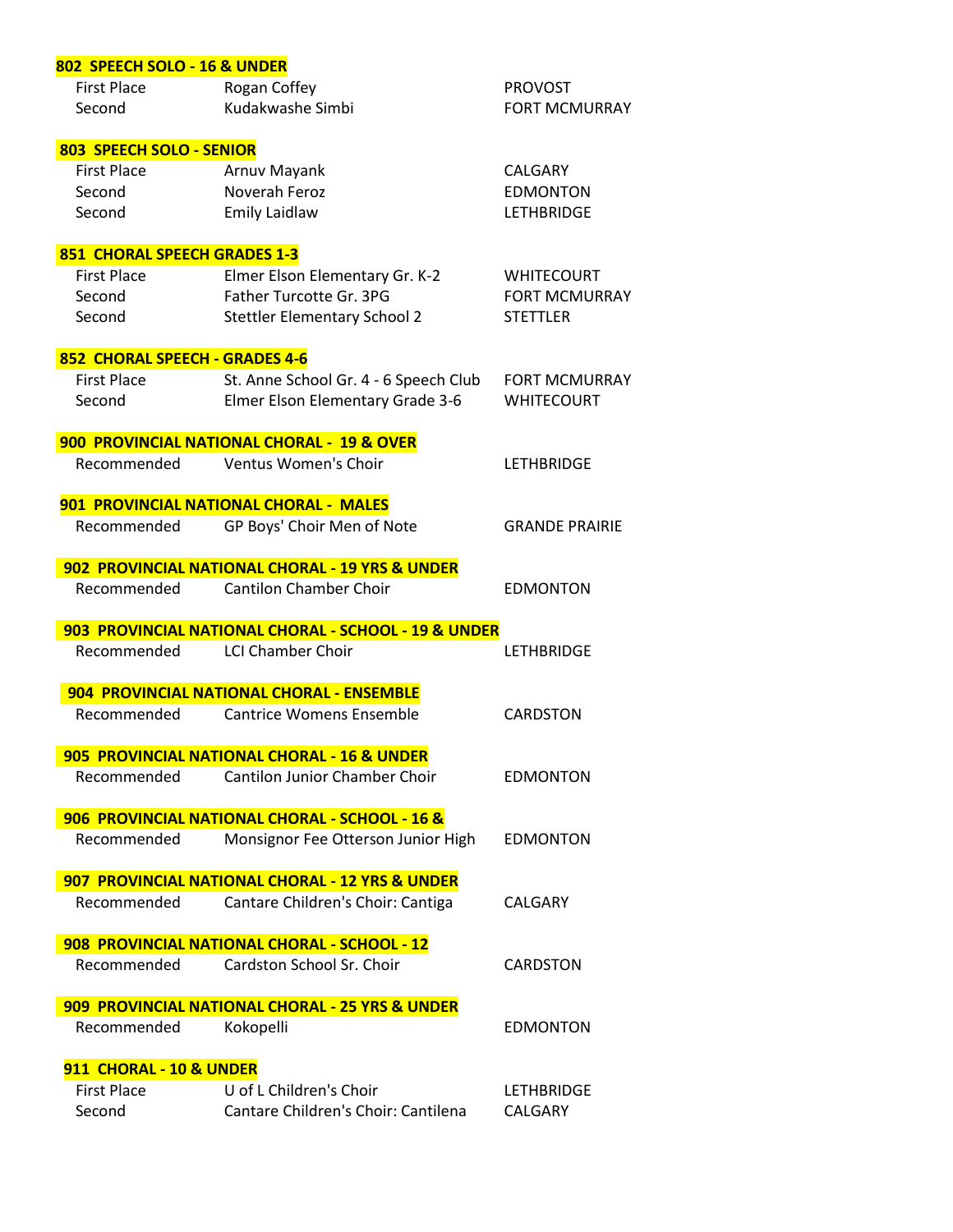### **912 CHORAL - 14 & UNDER**

| <b>First Place</b> | Rhapsody Girls & Tiny Tenors | STETTLER   |
|--------------------|------------------------------|------------|
| Second             | Cantilon Children's Choir    | ST. ALBERT |

### **913 CHORAL - 16 & UNDER**

| First Place | Cardston Girls Choir  | CARDSTON             |
|-------------|-----------------------|----------------------|
| Second      | Uptown Vocal Ensemble | <b>FORT MCMURRAY</b> |

**EDMONTON** FORT MCMURRAY DRUMHELLER

### **914 CHORAL - 19 & UNDER**

| <b>First Place</b> | <b>Cantilon Chamber Choir</b>         |
|--------------------|---------------------------------------|
| Second             | <b>Father Mercredi Vocal Charisma</b> |
| Second             | Finale                                |

# **915 CHORAL - ENSEMBLE**

| First Place | Cantrix | CARDSTON |
|-------------|---------|----------|
| Second      | Kuimba  | CAMROSE  |

# **916 CHORAL - SENIOR**

| <b>First Place</b> | <b>Vocal Collective</b>              | ST. ALBERT            |
|--------------------|--------------------------------------|-----------------------|
| Second             | <b>Foothills Philharmonic Chorus</b> | <b>HIGHWOOD LIONS</b> |

# **920 PROVINCIAL NATIONAL VOCAL SOLO**

Recommended Deepa Johnny LACOMBE Aternate Emily Rigaux Emily Rigaux LETHBRIDGE

# **921 VOCAL SOLO BOYS - 12 & UNDER**

| <b>First Place</b> | Jaydin Richardson | CALGARY           |
|--------------------|-------------------|-------------------|
| Second             | Evan LaGrange     | <b>OLDS</b>       |
| Second             | Gavin MacKenzie   | <b>EDMONTON</b>   |
| Second             | Parker Riou       | <b>DRUMHELLER</b> |
|                    |                   |                   |

### **922 VOCAL SOLO GIRLS - 12 & UNDER**

| <b>BOW VALLEY</b> |
|-------------------|

# **923 VOCAL SOLO BOYS - 16 & UNDER**

| <b>First Place</b> | Dew Bhaumik        | <b>FORT MCMURRAY</b> |
|--------------------|--------------------|----------------------|
| Second             | <b>Tyler Casat</b> | <b>BROOKS</b>        |

# **924 VOCAL SOLO GIRLS - 16 & UNDER**

| <b>First Place</b> | Jorja-Rae Wilcox   | <b>AIRDRIF</b>       |
|--------------------|--------------------|----------------------|
| Second             | Alexandria Hillier | YELLOWKNIFE          |
| Second             | Alexandra Jewitt   | <b>SHERWOOD PARK</b> |
| Second             | Liesl Stewart      | <b>BOW VALLEY</b>    |
|                    |                    |                      |

### **925 VOCAL SOLO - SENIOR**

| First Place | Dacia Gramlick    | EDMONTON            |
|-------------|-------------------|---------------------|
| Second      | Samantha Scott    | <b>MEDICINE HAT</b> |
| Second      | Spencer VanDellen | CALGARY             |